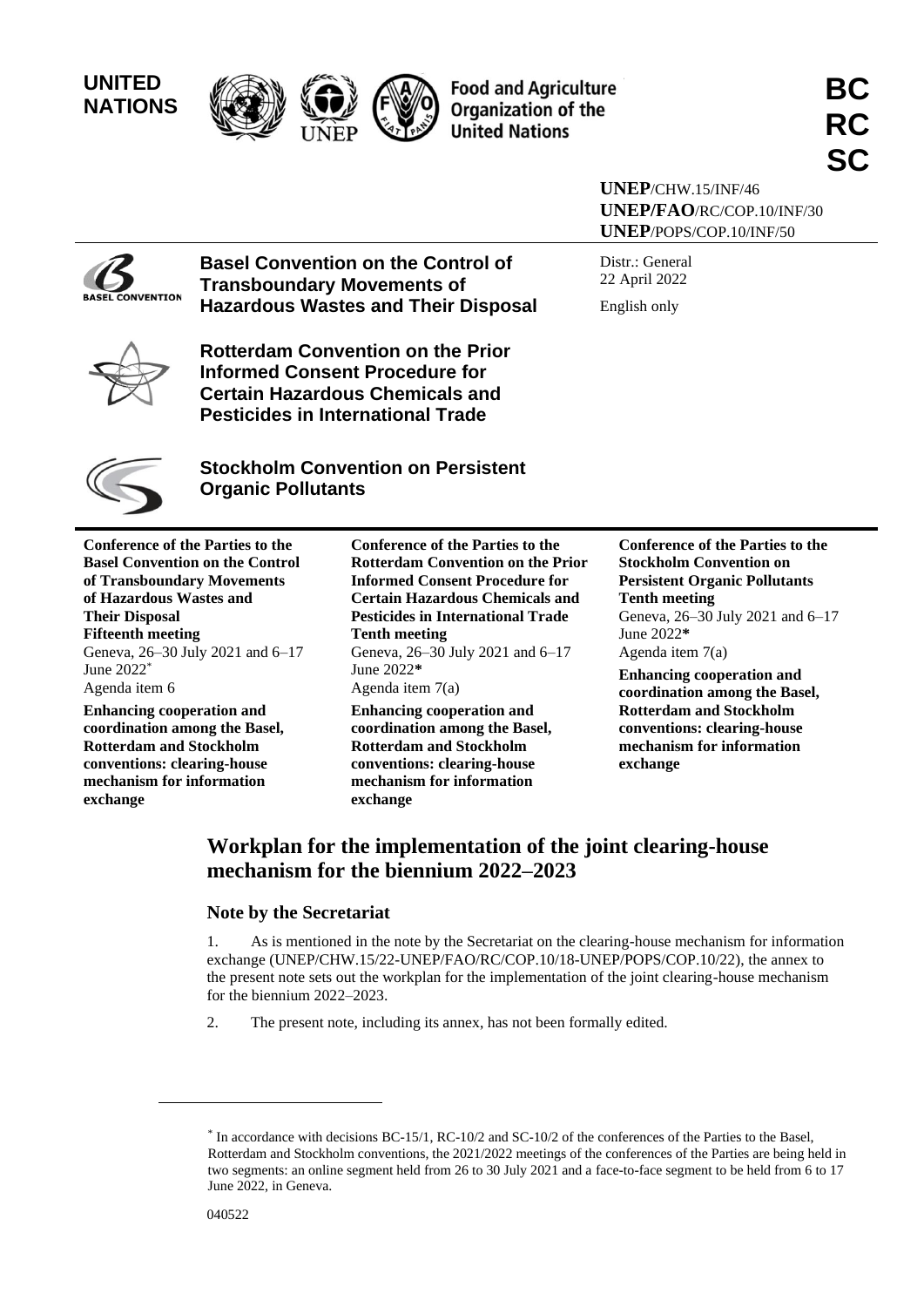## **Annex**

# **Workplan for the implementation of the joint clearing-house mechanism for the biennium 2022–2023**

# **Table of Contents**

| I.       |                                                                                                                                                                                                                                                                                        |
|----------|----------------------------------------------------------------------------------------------------------------------------------------------------------------------------------------------------------------------------------------------------------------------------------------|
| П.       |                                                                                                                                                                                                                                                                                        |
| А.<br>1. | Activities related to maintenance and continuity of existing clearing house mechanism services. 4<br>Activity 1 – Maintenance of Secretariat records keeping systems, including documents<br>management, correspondence tracking, meeting record systems and status of ratifications 5 |
| 2.       | Activity 2 – Maintenance of existing websites and related information dissemination systems and                                                                                                                                                                                        |
| 3.       |                                                                                                                                                                                                                                                                                        |
| 4.       |                                                                                                                                                                                                                                                                                        |
| В.       | Priority areas and new information exchange tools beyond the maintenance activities7                                                                                                                                                                                                   |
| 1.       | Activity 5 – Portal on regional and national initiatives on marine plastic litter and microplastics 7                                                                                                                                                                                  |
| 2.       |                                                                                                                                                                                                                                                                                        |
| 3.       | Activity 7 – Enhancement of the ENFORCE library of activities and tools into the joint clearing                                                                                                                                                                                        |
|          |                                                                                                                                                                                                                                                                                        |
| 4.       | Activity 8 – Online resource catalogue covering national websites containing scientific, technical                                                                                                                                                                                     |
|          |                                                                                                                                                                                                                                                                                        |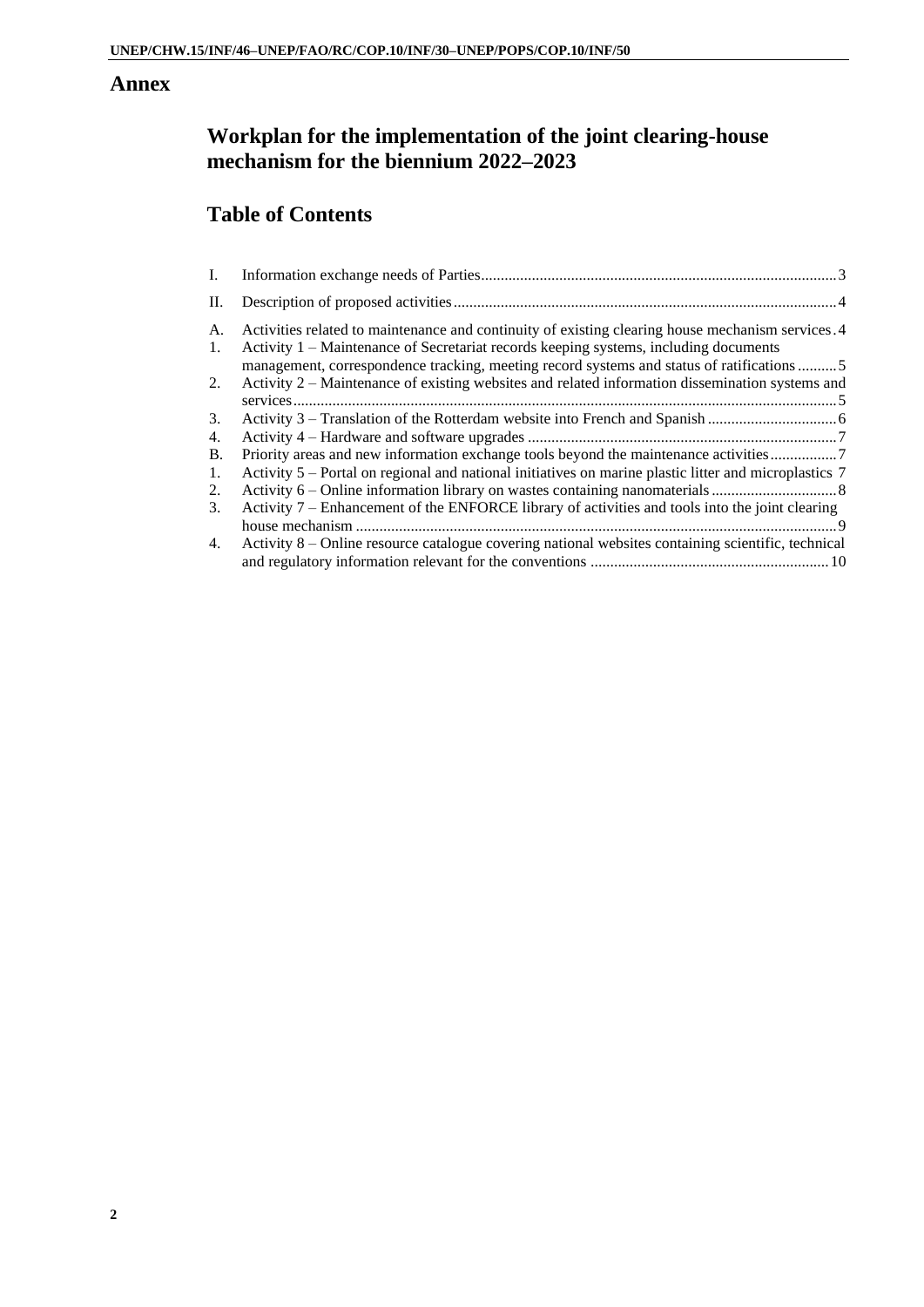# <span id="page-2-0"></span>**I. Information exchange needs of Parties**

1. In line with the clearing-house mechanism strategy,<sup>1</sup> the Secretariat has collected, through various processes and documents as described below, information and comments from Parties and other stakeholders on the joint clearing-house mechanism. A number of Parties and other stakeholders expressed the usefulness of the joint clearing-house mechanism for the implementation of the Basel Convention on the Control of Transboundary Movements of Hazardous Wastes and Their Disposal, the Rotterdam Convention on the Prior Informed Consent Procedure for Certain Hazardous Chemicals and Pesticides in International Trade, and the Stockholm Convention on Persistent Organic Pollutants and the importance of a balance between benefits obtained and invested resources. Therefore, any activity undertaken by the Secretariat on the joint clearing house-mechanism involves first the collection and consideration of the actual information needs and priorities of Parties and others.

2. Information exchange needs and priorities expressed by Parties and others have been collected through the following processes and documents:

(a) Decisions BC-14/23, RC-9/11 and SC-9/21 on the clearing-house mechanism for information exchange in which Parties requested the Secretariat to implement the maintenance activities outlined in section II.A of the workplan for the implementation of the joint clearing-house mechanism for the biennium 2020–2021<sup>2</sup>, and to implement, subject to the availability of resources, new activities outlined in section II.B of the same workplan. A number of activities of the workplan have been implemented by the Secretariat as funding became available;

(b) Report of the twelfth meeting of the Open-ended Working Group of the Basel Convention (online segment)<sup>3</sup> held from 1 to 3 September 2020, in particular section III.B.5 on wastes containing nanomaterials;

Report of the fifth meeting of the Environmental Network for Optimizing Regulatory Compliance on Illegal Traffic (ENFORCE)<sup>4</sup> held online on 26 and 27 January 2021;

(d) Note on responses received from Parties to the questionnaire for the calendar year 2017 and 2018 on the implementation of paragraph 2 of Article 11 and Articles 12 and 14 of the Rotterdam Convention outlined in document UNEP/FAO/RC/COP.10/INF/7;

(e) Note on the information dissemination strategy for increasing the understanding and usefulness of tools and guidance to effectively address obligations and procedures relevant to the Rotterdam Convention outlined in document UNEP/FAO/RC/COP.10/INF/14;

(f) Conclusions of the subregional workshop to enhance science-policy-industry interaction and to support Parties in science-based decision-making for the implementation of the Basel, Rotterdam and Stockholm conventions outlined in document UNEP/CHW.15/INF/49- UNEP/FAO/RC/COP.10/INF/36-UNEP/POPS/COP.10/INF/54, and submissions received from Parties on actions taken to promote the implementation of the roadmap for science to action;<sup>5</sup>

Report of the annual joint meetings of the directors of the regional centres held online on 23 and 24 November 2021. 6

3. Pursuant to decisions BC-14/23, RC-9/11 and SC-9/21, Parties requested the Secretariat to continue the work to implement strategy of the joint clearing-house mechanism; to implement maintenance activities outlined in the clearing-house mechanism workplan for the biennium 2020–  $2021$ ;<sup>7</sup> and, subject to availability of resources, to implement the new activities outlined in same workplan for the biennium 2020–2021. Thanks to the generous financial contributions provided by the European Union and the Government of Norway, as is mentioned in document UNEP/CHW.15/22- UNEP/FAO/RC/COP.10/18-UNEP/POPS/COP.10/22, a number of the related activities have been, or are being, implemented. Activities still ongoing, or for which funding was not available during the biennium 2020-2021, are outlined in sections II.B.1 and II.B.2 of the present document.

<sup>1</sup> UNEP/CHW.13/INF/47-UNEP/FAO/RC/COP.8/INF/33-UNEP/POPS/COP.8/INF/50.

<sup>2</sup> UNEP/CHW.14/INF/39-UNEP/FAO/RC/COP.9/INF/32-UNEP/POPS/COP.9/INF/41.

<sup>3</sup> UNEP/CHW/OEWG.12/16.

<sup>4</sup> UNEP/CHW/ENFORCE.5/3 (available from www.basel.int/tabid/8712).

<sup>5</sup> www.brsmeas.org/tabid/6132.

<sup>6</sup> www.brsmeas.org/tabid/8958.

<sup>7</sup> UNEP/CHW.14/INF/39-UNEP/FAO/RC/COP.9/INF/32-UNEP/POPS/COP.9/INF/41.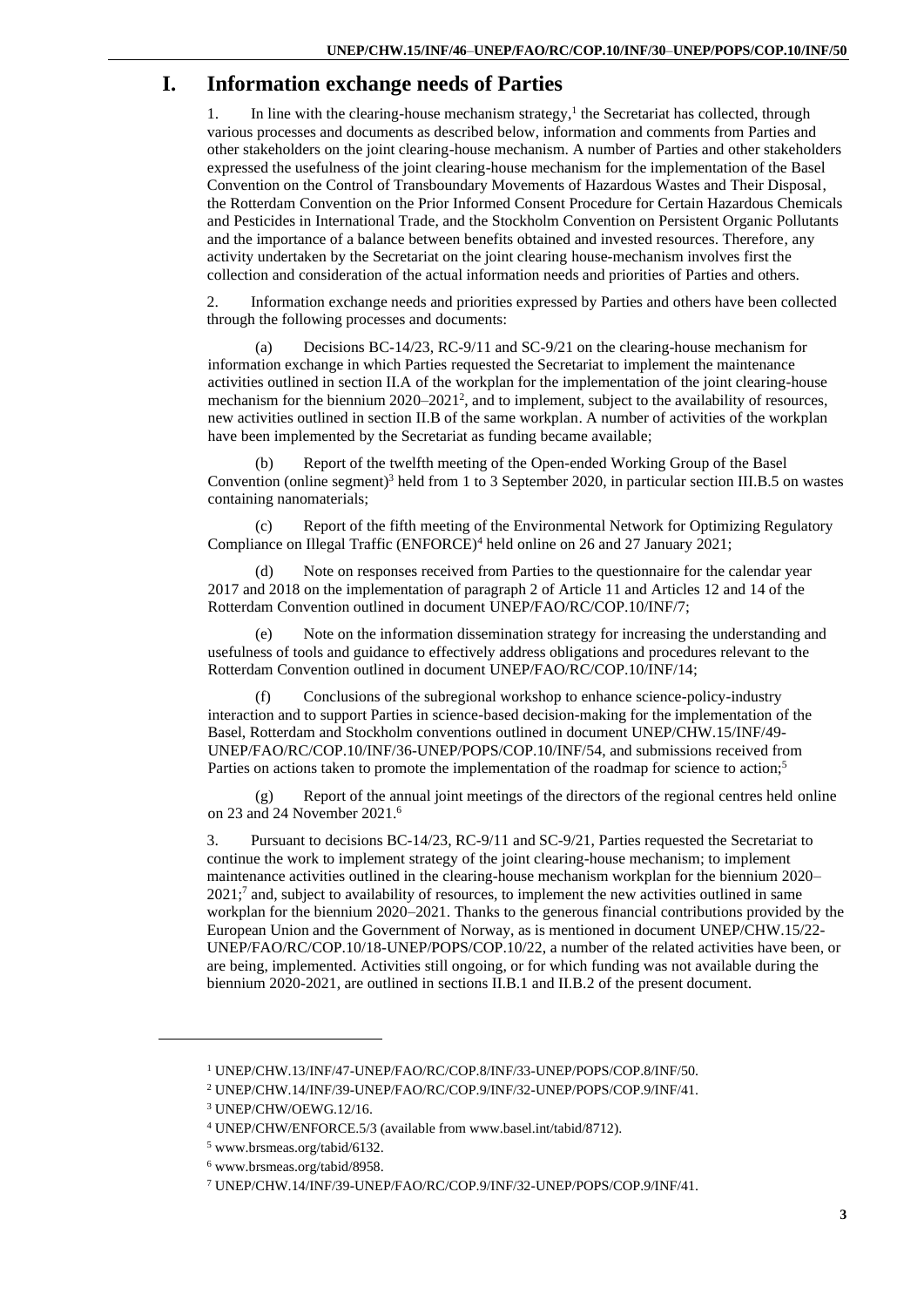4. Pursuant to section III.B.5 of the report of the twelfth meeting of the Open-ended Working Group of the Basel Convention<sup>8</sup> related to wastes containing nanomaterials, Parties emphasized the importance of continuing to exchange information, including on case studies and best practices, among the Parties and others.

5. Pursuant to paragraph 33 of the report of the fifth meeting of ENFORCE<sup>9</sup>, the proposed activity 7 outlined in section II.B.3 below has been re-focused compared to the previous joint-clearing-house mechanism workplan. <sup>10</sup> Members of the ENFORCE agreed that the library of training tools and activities should be further updated and cross-linked.

6. In section V of the note by the Secretariat on responses received from Parties to the questionnaire for the calendar years 2017 and 2018 on the implementation of paragraph 2 of Article 11 and Articles 12 and 14 of the Rotterdam Convention (UNEP/FAO/RC/COP.10/INF/7), Parties have identified publicly available, and missing, categories of information relevant to the Convention. In Appendix III of the same note, Parties have listed the links to specific websites where information relevant for the implementation of the Rotterdam Convention is publicly available.

7. In section VI of the note by the Secretariat on an information dissemination strategy for increasing the understanding and usefulness of tools and guidance to effectively address obligations and procedures relevant to the Rotterdam Convention (UNEP/FAO/RC/COP.10/INF/14), a list of dissemination tools and activities is outlined, which some could complement the clearing-house mechanism tools. $^{11}$ 

8. In Appendix I of the report of the subregional workshop on science-based decision-making and Parties' submissions on the science to action roadmap referred to in paragraph 2 (f) of the present document, Parties have indicated the need to further improve the access to and availability of scientific and technical information, including from early warning systems.

9. In Appendix I of the report of the 2021 annual joint meeting of the directors of the regional centres,<sup>12</sup> referred to in paragraph 2 (g) of the present document, regional centres indicated that the Secretariat would participate in the projects that are being implemented to enhance information exchange with the Secretariat through its clearing-house mechanism.

# <span id="page-3-0"></span>**II. Description of proposed activities**

10. Progress made in the implementation of the joint clearing-house mechanism pursuant to decisions BC-14/23, RC-9/11 and SC-9/21 is outlined in document UNEP/CHW.15/22- UNEP/FAO/RC/COP.10/18-UNEP/POPS/COP.10/22. The present workplan covers activities that were not funded in the 2020–2021 biennium, and builds on activities initiated in previous bienniums, such as the portal on regional and national initiatives on marine plastics and microplastics. The present workplan also covers activities related to maintenance and updates of existing records keeping systems and websites that serve as a foundation for any joint clearing-house mechanism activity, ensuring that there is no duplication of efforts and that maintenance efforts remain minimal.

## <span id="page-3-1"></span>**A. Activities related to maintenance and continuity of existing clearing house mechanism services**

11. Activities related to maintenance and continuity of existing clearing-house mechanism services include the maintenance and updating of effective tools for internal information management at the Secretariat level and are usually covered by core budget to ensure smooth and efficient information management operations.

<sup>8</sup> UNEP/CHW/OEWG.12/16.

<sup>9</sup> UNEP/CHW/ENFORCE.5/3.

<sup>10</sup> UNEP/CHW.14/INF/39–UNEP/FAO/RC/COP.9/INF/32–UNEP/POPS/COP.9/INF/41, in particular section II.B.6

<sup>11</sup> www.brsmeas.org/tabid/5378.

<sup>12</sup> www.brsmeas.org/tabid/8958.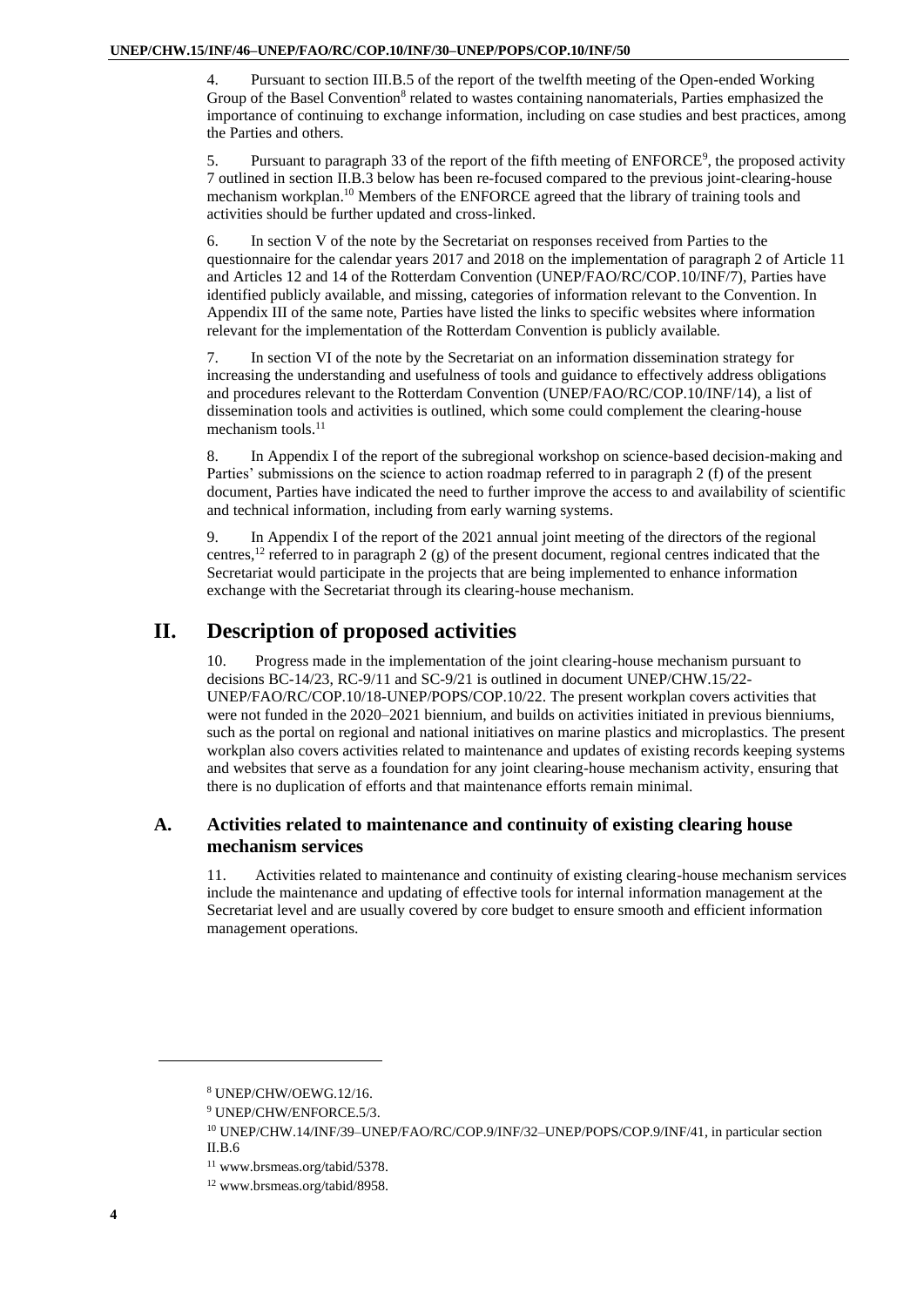#### <span id="page-4-0"></span>**1. Activity 1 – Maintenance of Secretariat records keeping systems, including documents management, correspondence tracking, meeting record systems and status of ratifications**

#### **(a) Needs**

12. The need is to enable the Secretariat to perform its functions in a smooth and efficient manner, the Secretariat should maintain and keep up-to-date its internal information management and records keeping systems. This serves as the foundation for various information packages that the Secretariat disseminates as part of the joint clearing-house mechanism.

13. This activity contributes to the implementation of the first goal on enhancement of infrastructure and services outlined in the joint clearing-house mechanism strategy.

#### **(b) Description**

14. The Secretariat will take the necessary steps to migrate its documents management system, which includes a large amount of official meetings documents, to a new cloud-based platform in order to benefit from enhanced functionalities and security at a reasonable cost.

15. The Secretariat, where appropriate, will perform the necessary tasks to adjust its information systems so they can be hosted in the cloud in order to benefit of improved performance and enhanced security.

16. The Secretariat should also take the necessary measures and undertake data management activities to keep its information up-to-date and properly catalogued, including information on official meetings, as deemed necessary.

#### **(c) Desired outcomes**

17. Information exchange systems are kept efficient, interoperable and operational and contribute to supporting Parties and others in the implementation of the conventions.

#### **(d) Approach, timescale and costs**

18. To implement this activity, the Secretariat will seek the support of consultants to program the necessary information technology tools and ensure proper data entry and cataloguing, complemented by staff time.

19. This is an ongoing or periodic activity.

20. Estimated costs for this activity are outlined in the note by the Secretariat entitled "Programmes of work and proposed budgets for the biennium 2022-2023: revised programmes of work activity fact sheets" (UNEP/CHW.15/INF/54/Rev.1-UNEP/FAO/RC/COP.10/INF/35/Rev.1- UNEP/POPS/COP.10/INF/58/Rev.1).

#### <span id="page-4-1"></span>**2. Activity 2 – Maintenance of existing websites and related information dissemination systems and services**

#### **(a) Needs**

21. The need is to keep the conventions' websites up-to-date in terms of content, tools and services, including to address the expressed need to improve access to legal, scientific and technical information across all documents referenced in section I above.

22. This activity contributes to the implementation of the first goal on enhancement of infrastructure and services outlined in the joint clearing house mechanism strategy.

#### **(b) Description**

23. The Secretariat will continue to upgrade the conventions' websites search function to provide more accurate results and direct access to online resources. To do so, the Secretariat will make use of auto-tagging tools to enhance, where necessary, indexing of web pages to provide more accurate search results.

24. The Secretariat will adjust the websites layout for a more user-friendly and responsive access to information from mobile devices.

25. The Secretariat will upgrade the websites content management system to their latest version in order to benefit from improvements and new available technologies, including an improved security against online threats.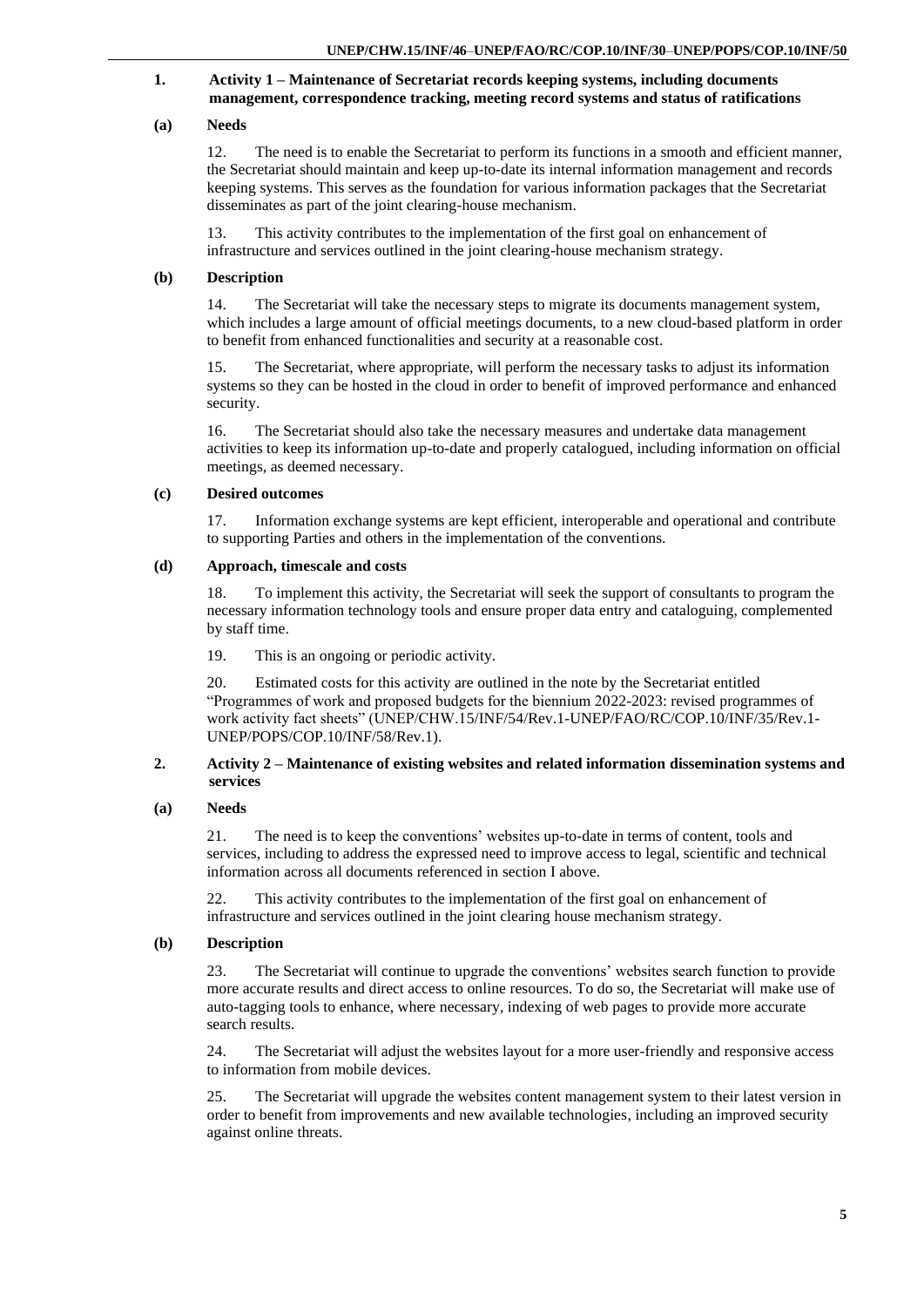26. The Secretariat will update its information feeds<sup>13</sup> used to provide automatic information exchange with regional centres, InforMEA and other ongoing initiatives to benefit from its taxonomy and improved tagging and indexing. The Secretariat will continue to explore possible ways to automatically exchange information with the OECD eChemPortal.

27. The Secretariat will engage Parties and others to update their joint country profiles<sup>14</sup> and joint roster of experts.<sup>15</sup>.

28. The Secretariat will maintain the prior informed consent database (PIC database) and related online submission forms on the Rotterdam Convention website to respond to necessary fixes and adjustments.

29. The Secretariat will continue to enhance the functionalities of the chemicals profiles,<sup>16</sup> the database of notifications of final regulatory actions<sup>17</sup> and the online catalogue on alternatives under development during the 2020-2021 biennium based on the needs identified by the Science to Action process and the feedback received referred to in section I above.

30. The Secretariat will continue to share most recent developments in scientific findings relevant to the conventions and to enhance its joint scientific and technical publications library.<sup>18</sup>

31. The Secretariat will continue to enhance the regional centres portal to include more information automatically provided by regional centres information systems.<sup>19</sup>

32. The Secretariat will also undertake the necessary recurrent tasks to keep the websites available and up-to-date, including data entry and data quality control.

33. The Secretariat will undertake relevant public awareness and training activities to promote the use of existing clearing-house mechanism information tools.

#### **(c) Desired outcomes**

34. The conventions' websites and related information exchange systems are kept up-to-date, efficient, interoperable and operational in order to support Parties and others to implement the conventions.

#### **(d) Approach, timescale and costs**

35. To implement this activity, the Secretariat will seek the support of consultants to program the necessary information technology tools and ensure proper data entry and cataloguing, complemented by staff time.

36. This is an ongoing or recurrent activity.

37. Estimated costs for this activity are outlined in the note by the Secretariat entitled "Programmes of work and proposed budgets for the biennium 2022-2023: revised programmes of work activity fact sheets" (UNEP/CHW.15/INF/54/Rev.1-UNEP/FAO/RC/COP.10/INF/35/Rev.1- UNEP/POPS/COP.10/INF/58/Rev.1).

#### <span id="page-5-0"></span>**3. Activity 3 – Translation of the Rotterdam website into French and Spanish**

#### **(a) Needs**

38. The need is to continue with the current practice, and to respond to the repeated recommendations from Parties and others to provide access to information in languages.

39. This activity contributes to the implementation of the first goal on enhancement of infrastructure and services outlined in the joint clearing house mechanism strategy.

- <sup>14</sup> www.brsmeas.org/tabid/4466.
- <sup>15</sup> www.brsmeas.org/tabid/3791.
- <sup>16</sup> www.brsmeas.org/tabid/5341.
- <sup>17</sup> www.pic.int/tabid/1368.
- <sup>18</sup> www.brsmeas.org/tabid/3790.
- <sup>19</sup> www.brsmeas.org/tabid/8330.

<sup>13</sup> www.brsmeas.org/tabid/5801.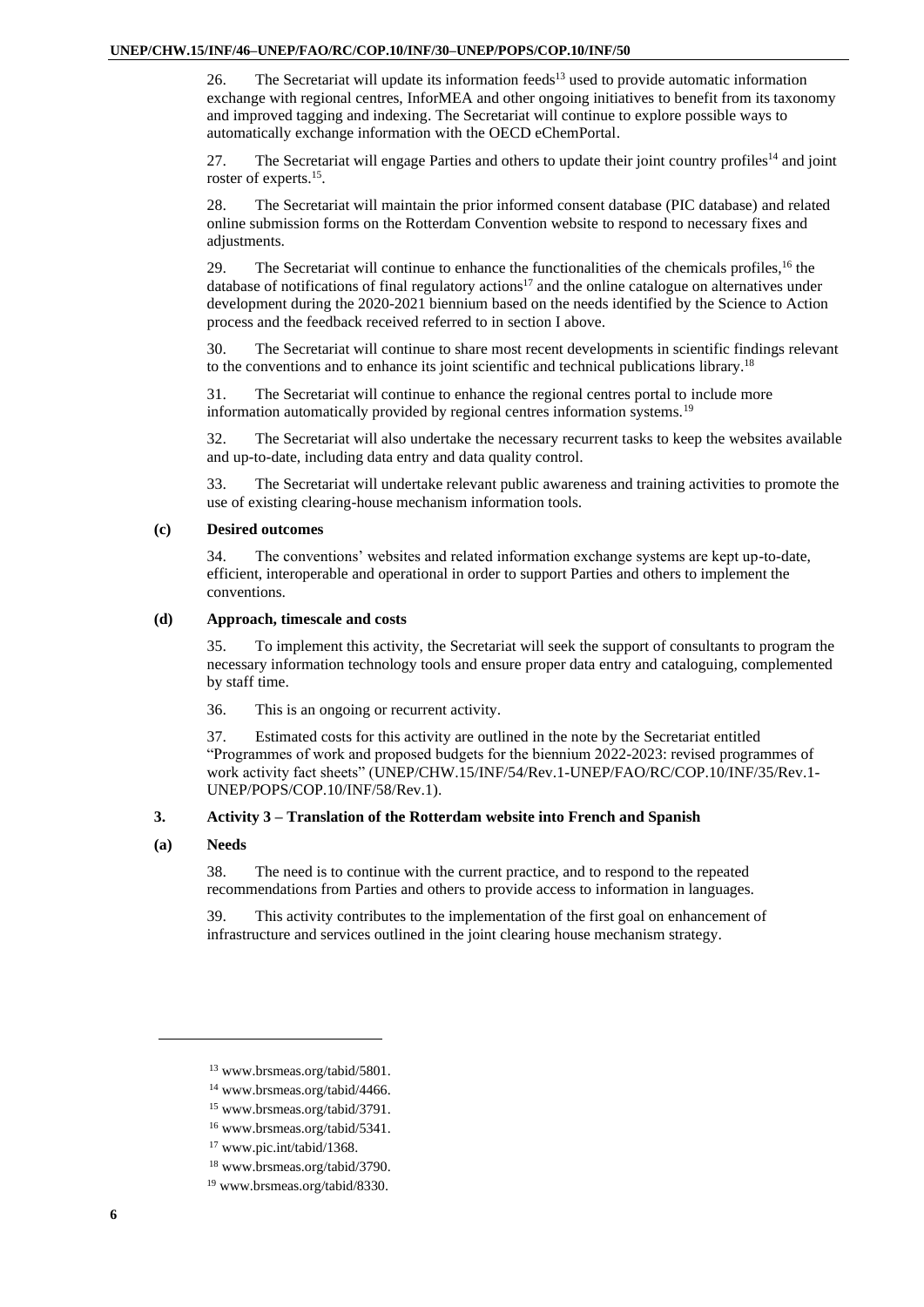#### **(b) Description**

40. Translation of web pages, selected documents and information systems interfaces into French and Spanish. Enhancement of multilingual search facilities.

#### **(c) Desired outcomes**

41. Information on the Rotterdam Convention website is provided and kept up-to-date in English, French and Spanish thereby contributing to the reduction of language barriers when it comes to accessing information related to the Rotterdam Convention.

#### **(d) Approach, timescale and costs**

42. To implement this activity, the Secretariat will seek the support of consultants to perform the translations, complemented by staff time.

43. This is an ongoing or recurrent activity.

44. Estimated costs for this activity are outlined in the note by the Secretariat entitled "Programmes of work and proposed budgets for the biennium 2022-2023: revised programmes of work activity fact sheets" (UNEP/CHW.15/INF/54/Rev.1-UNEP/FAO/RC/COP.10/INF/35/Rev.1- UNEP/POPS/COP.10/INF/58/Rev.1).

#### <span id="page-6-0"></span>**4. Activity 4 – Hardware and software upgrades**

#### **(a) Needs**

45. The need is to upgrade storage and processing capacity to enable the Secretariat to manage the increasing volume of information exchanged through the joint clearing house mechanism, as well as its capacity to re-package it for different target audiences, while ensuring proper security.

46. This activity contributes to the implementation of the first goal on enhancement of infrastructure and services outlined in the joint clearing house mechanism strategy.

#### **(b) Description**

47. Procurement, testing and deployment of information technology equipment and services required to support the joint clearing house mechanism.

48. The Secretariat will procure the necessary cloud services to test, plan and initiate the migration of its systems and servers to the cloud in order to benefit from improved performance and enhanced security.

#### **(c) Desired outcomes**

49. Information exchange systems are efficient, interoperable and operational in order to support Parties and others in implementing the conventions.

#### **(d) Approach, timescale and costs**

50. To implement this activity, the Secretariat will purchase required information technology equipment and software licenses.

51. This is an ongoing or periodic activity.

52. Estimated costs for this activity are outlined in the note by the Secretariat entitled "Programmes of work and proposed budgets for the biennium 2022-2023: revised programmes of work activity fact sheets" (UNEP/CHW.15/INF/54/Rev.1-UNEP/FAO/RC/COP.10/INF/35/Rev.1- UNEP/POPS/COP.10/INF/58/Rev.1).

#### <span id="page-6-1"></span>**B. Priority areas and new information exchange tools beyond the maintenance activities**

#### <span id="page-6-2"></span>**1. Activity 5 – Portal on regional and national initiatives on marine plastic litter and microplastics**

**(a) Needs**

53. The need is to gather and provide access to information about regional and national initiatives on marine plastic litter and microplastics (see decisions OEWG-11/8 and BC-12/21, RC-7/11 and SC-7/29 paragraphs  $5$  (a) (i) and  $5$  (a) (ii)).

54. By continuing the work initiated in the biennium 2020-2021 to include a web portal on regional and national initiatives on marine plastic litter and microplastics in the clearing house mechanism, the Secretariat is contributing to the first goal on enhancement of infrastructure and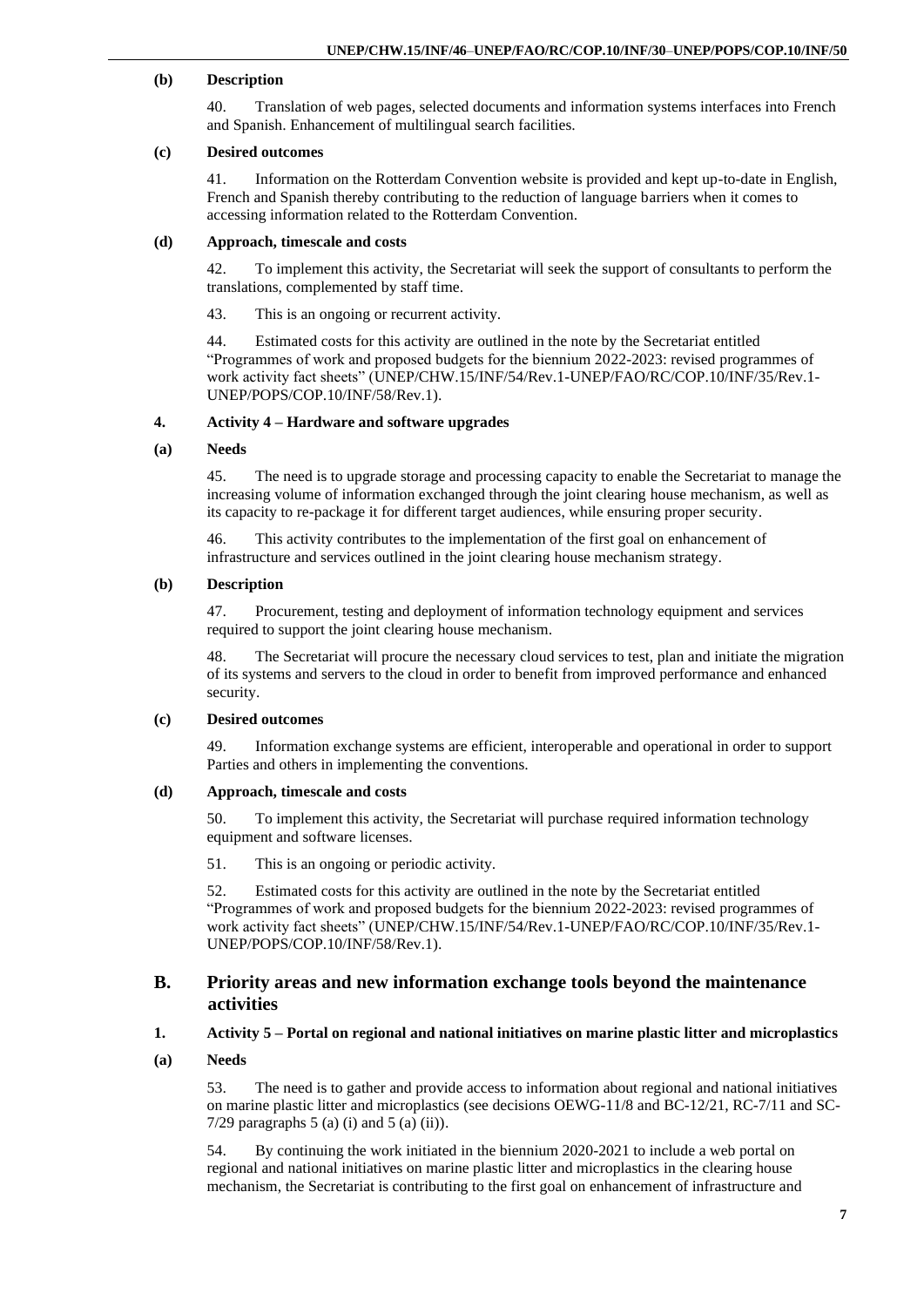services and the second goal on the establishment of a global network of information providers and users outlined in the joint clearing house mechanism strategy.

#### **(b) Product description**

55. The Secretariat will continue to work in collaboration with existing initiatives, including regional centres and the United Nations Environment Programme (UNEP) Global Partnership on Marine Litter (GPML), to develop and keep up-to-date a searchable portal collecting information produced by the Secretariat, regional and national initiatives and others while reducing duplication of efforts. This portal will be accessible from the conventions' websites. It will aggregate in one place information produced and collected by all identified stakeholders, including those related to the Rotterdam and Stockholm conventions as plastic can be contaminated by persistent organic pollutants or chemicals listed under the Rotterdam Convention. The portal will use technologies and standards as outlined in the guidance document for Parties and other stakeholders to facilitate the implementation of the joint clearing house mechanism at the national and regional levels

(UNEP/FAO/CHW/RC/POPS/EXCOPS.2/INF/19) to keep the content automatically synchronized, where feasible, reducing administrative burden and costs. This approach will also ensure compatibility with the InforMEA portal.

56. The portal on regional and national initiatives on marine plastic litter and microplastics will leverage and make use of information collected by regional centres through the portal on information from regional centres that is under development in the biennium 2021-2022. This portal on regional centres will also benefit from information on marine litter and microplastics.

#### **(c) Desired outcomes**

57. Strengthened common regional and national documentation centres and websites, regional structures and regional centres, regional delivery of information relevant to the conventions in languages; information gaps related to marine plastic litter and microplastics identified and addressed.

#### **(d) Approach, timescale and costs**

58. To continue to implement this activity, the Secretariat will seek the support of consultants to identify information providers and establish data collection processes; and to program the necessary information systems and ensure proper data entry and cataloguing, complemented by staff time.

59. The estimated timescale for the implementation of this activity is twelve months.

60. Thanks to the generous financial contribution provided by the Government of Norway, funds have been made available for this activity for the biennium 2020-2021 as well as for the year 2022 and are outlined in the note by the Secretariat entitled "Programmes of work and proposed budgets for the biennium 2022-2023: revised programmes of work activity fact sheets" (UNEP/CHW.15/INF/54/Rev.1-UNEP/FAO/RC/COP.10/INF/35/Rev.1-

UNEP/POPS/COP.10/INF/58/Rev.1).

#### <span id="page-7-0"></span>**2. Activity 6 – Online information library on wastes containing nanomaterials**

#### **(a) Needs**

61. The need is to provide access and to disseminate information related to wastes containing nanomaterials under the Basel Convention, including case studies and best practices about the management of wastes containing nanomaterials (see report of the twelfth meeting of the Open-ended Working Group of the Basel Convention (online segment)<sup>20</sup>, in particular section III.B.5).

62. By including an online information library with case studies and best practices related to wastes containing nanomaterials in the clearing house mechanism, the Secretariat is contributing to the first goal on enhancement of infrastructure and services and the second goal on the establishment of a global network of information providers and users outlined in the joint clearing house mechanism strategy.

#### **(b) Product description**

63. The online information library on wastes containing nanomaterials will be accessible from the conventions' websites. It will contain information related to wastes containing nanomaterials, including case studies and best practices about the management of wastes containing nanomaterials. It

<sup>20</sup> UNEP/CHW/OEWG.12/16.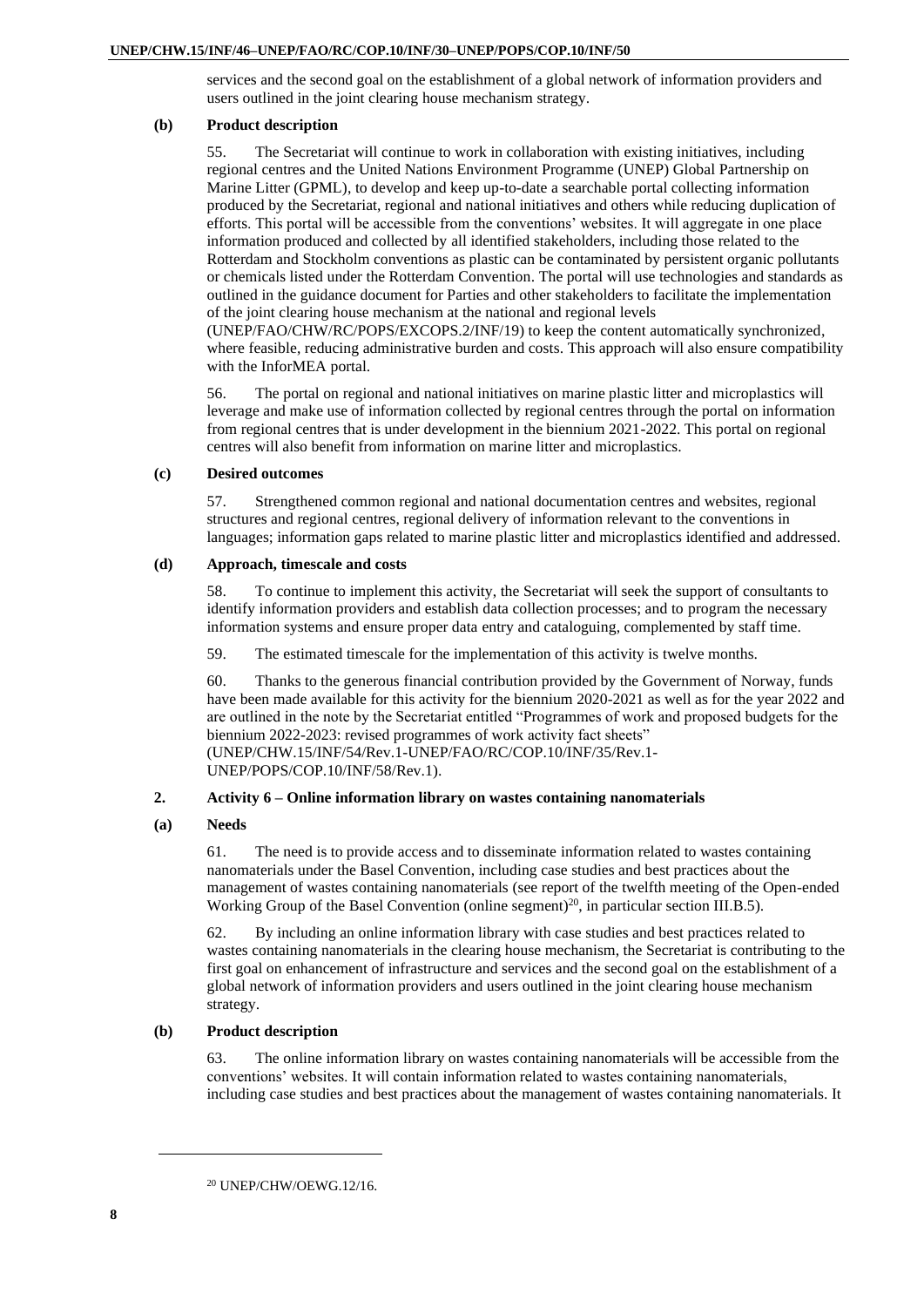will be composed of a searchable database and a web application that can be updated online by the Secretariat. The database could also be updated directly by selected providers of information.

#### **(c) Desired outcomes**

64. Increased information exchange related to wastes containing nanomaterials and related success stories relevant for the implementation of the conventions; increased awareness on wastes containing nanomaterials; addressed information gaps.

#### **(d) Approach, timescale and costs**

65. To implement this activity, the Secretariat will seek the support of consultants to identify information providers and establish data collection processes; and to program the necessary information systems and ensure proper data entry and cataloguing, complemented by staff time.

66. The estimated timescale for the implementation of this activity is five and half months.

67. Estimated costs for this activity are outlined in the note by the Secretariat entitled "Programmes of work and proposed budgets for the biennium 2022-2023: revised programmes of work activity fact sheets" (UNEP/CHW.15/INF/54/Rev.1-UNEP/FAO/RC/COP.10/INF/35/Rev.1- UNEP/POPS/COP.10/INF/58/Rev.1).

#### <span id="page-8-0"></span>**3. Activity 7 – Enhancement of the ENFORCE library of activities and tools into the joint clearing house mechanism**

#### **(a) Needs**

68. The need is to enhance the library of activities and tools of the Environmental Network for Optimizing Regulatory Compliance on Illegal Traffic (ENFORCE)<sup>21</sup> (see paragraph 33 of the report of the fifth meeting of the  $ENFORE<sup>22</sup>$ , in order to improve exchange of information among Parties and outreach to other science-policy groups to enhance collaboration, address knowledge gaps and improve awareness of illegal traffic issues under the Basel Convention.

69. With this activity, ENFORCE members and the Secretariat are contributing to the implementation of the first goal on enhancement of infrastructure and services and the second goal on the establishment of a global network of information providers and users outlined in the joint clearing house mechanism strategy.

#### **(b) Product description**

70. The ENFORCE library of activities and tools will be enhanced and cross-linked with other tools, ensuring that there is no duplication of efforts, and will provide access to relevant activities and tools collected by ENFORCE, with the aim to deliver capacity-building activities on preventing and combating illegal traffic in hazardous chemicals and wastes.

#### **(c) Desired outcomes**

71. Information on illegal traffic issues under the Basel Convention is complemented by the information collected and prepared by ENFORCE members; Parties and other stakeholders can access information on capacity-building activities and tools to prevent and combat illegal traffic.

#### **(d) Approach, timescale and costs**

72. To implement this activity, the Secretariat will seek the support of a consultant to ensure updating and publishing of information on the ENFORCE library of activities and tools.

73. The estimated timescale for the implementation of this activity is five and half months.

74. Estimated costs for this activity are outlined in the note by the Secretariat entitled "Programmes of work and proposed budgets for the biennium 2022-2023: revised programmes of work activity fact sheets" (UNEP/CHW.15/INF/54/Rev.1-UNEP/FAO/RC/COP.10/INF/35/Rev.1- UNEP/POPS/COP.10/INF/58/Rev.1).

<sup>21</sup> [www.basel.int/tabid/8787.](http://www.basel.int/tabid/8787)

<sup>22</sup> UNEP/CHW/ENFORCE.5/3.